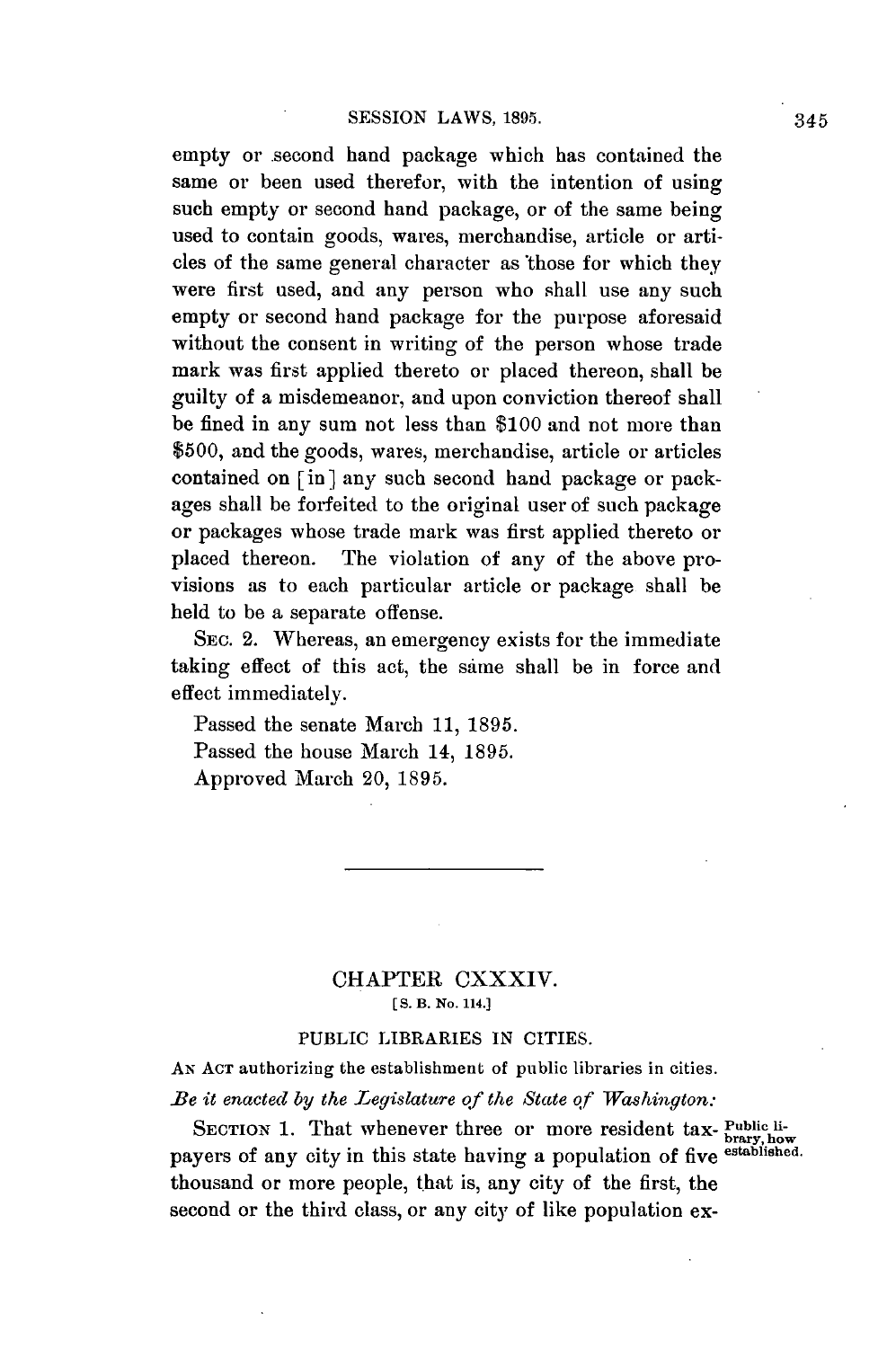isting under special legislative charter, shall present to the mayor and council of such city their petition in writing for the establishment of a public library in said city, together with their private agreement to donate to the city, within three months'thereafter for the use of such library, one thousand dollars in money or books, the said council may appoint three reputable citizens of said city to act as directors of the public library, except where city charters otherwise provide for the organization and management of public libraries.

Directors **SEC. 2.** Said directors or authorities mentioned in city authorized to receive, what charter to manage public libraries are authorized to receive charter to manage public libraries are authorized to receive from said petitioners, and from any other persons, donations of money and books for the purpose specified in the preceding section, and to appraise said books; and when they have received such donations to the value of **\$1,000,** they shall report that fact to the council, stating how much of the donation is in money.

Room SEC. 3. Thereupon it shall be the duty of the council to provide, at the expense of the city until the beginning of the next fiscal year of the city, a suitable room and librarian for such public library.

Tax, how SEC. 4. The city council of every such city, after the directors have made the report mentioned in the second section of this act, annually at the same time and in the same manner as other city taxes are levied, may levy a tax of not more than one-half mill on the dollar for the support of such library. The money so raised shall be kept as a separate fund, to be known as the library fund, and shall be disbursed for library purposes only.

Warrants, SEC. 5. It shall be the duty of the officers of the city, who are authorized **by** law to draw warrants upon the city treasury, to draw upon the library fund such warrants as the directors, or a majority of them, shall direct, that no warrants be drawn against said library fund when there is no money therein.

**Term of di-** SEC. **6.** The three directors first appointed shall determine the length of their terms of office by lot, reporting the result thereof to the city council. The term of one thereof shall expire at the same time as that of the mayor

**provided.**

**levied.**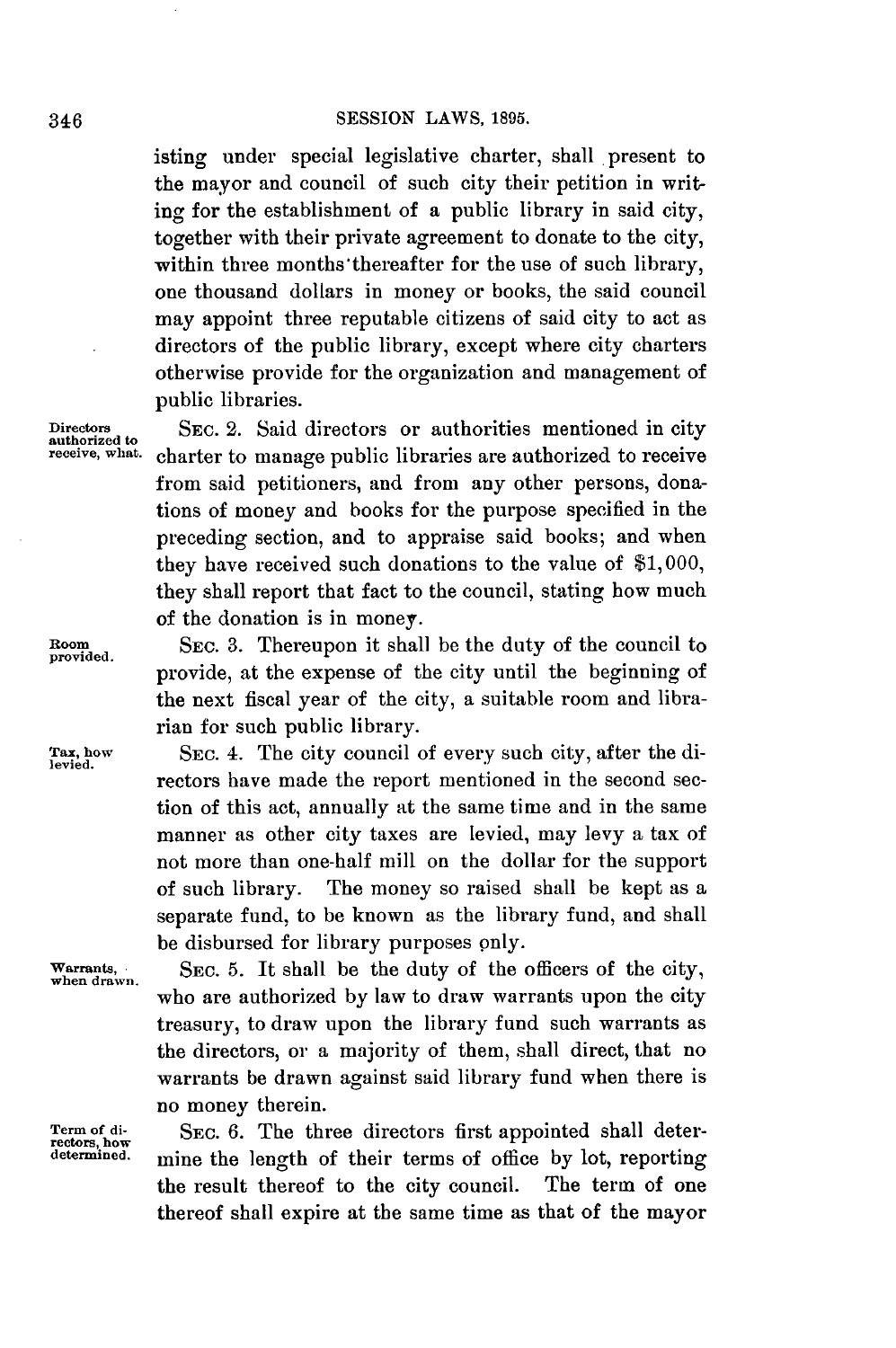in office at the time of their appointment; the term of a second shall expire one year later, and that of the third two years later than that of the first. Whenever a director's term of office shall expire, it shall be the duty of the council to appoint his successor, who shall hold office for three years.

SEC. 7. Every director, before entering upon the duties **Directors**, of his office, shall file with the city clerk a bond, with **suffi**cient sureties, to be approved **by** the council, conditional upon the faithful performance of the duties of his office. Such bond shall be in the penal sum of \$2,000, and shall be payable to the city. No director shall receive any compensation for his services.

SEc. **8.** The directors **of** the public library shall have **Directors,** sole control of the library and shall disburse the money belonging to the library fund. They shall, when the same are not furnished **by** the city, provide and furnish suitable rooms, and shall appoint all librarians and assistants and fix their compensation. They shall attend to the selection, purchase and preservation of books and other property for the library, and may make rules for its government not in conflict with law. They shall, so far as the funds at their disposal will warrant, keep the library open at reasonable hours throughout the year. They may direct warrants on the treasurer to be drawn, and may expend all money belonging to the library fund, including the donations mentioned in the first and second sections of this act: *Provided,* That if any money or funds be donated to the library, or to the city for it, upon condition that only the income thereof shall be used, the directors shall not expend any part of the principal thereof; but they may invest the pincipal under the direction and with the approval of the city council: *Provided further,* That the directors shall have no power to create any indebtedness against the city or the library. They shall, on the last Monday preceding the expiration of the term of a director, make an annual report to the mayor and council of the conditions and needs of the library, with a detailed statement of their receipts and expenditures during the year.

**SEC. 9. All** inhabitants of the city shall enjoy the use